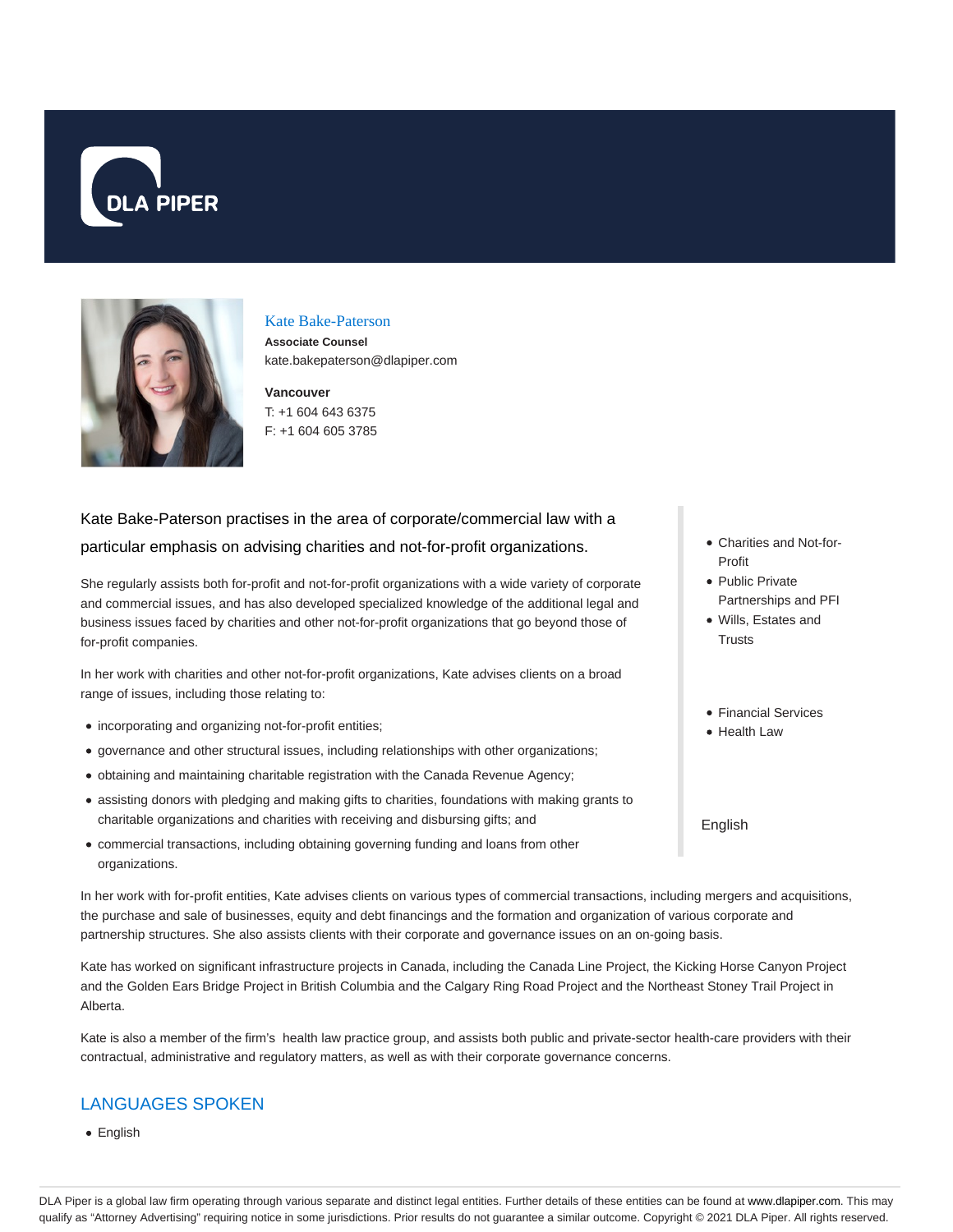### **CREDENTIALS**

### Admissions

British Columbia, 2004

## **Recognitions**

- Best Lawyers in Canada (Charities/Non-Profit Law), 2019-2022
- Canadian Legal Lexpert® Directory (Charities/Not-For-Profit Law), 2020-2022

## **Education**

- LL.B., Dalhousie Law School, 2003
- B.A. (Honours), University of British Columbia, 2000

### INSIGHTS

## **Publications**

- Co-contributor, "Planned Giving" chapter, LexisNexis Canada Financial & Estate Planning for the Mature Client in B.C.
- Co-contributor, "Planned Giving" chapter, CLE Estate Planning and Wealth Preservation

### **NEWS**

**DLA Piper Canada lawyers recognized in 2022 Canadian Legal Lexpert Directory**

#### March 4, 2022

DLA Piper (Canada) LLP is pleased to announce our lawyers have been ranked as leading practitioners in the 2022 edition of the Canadian Legal Lexpert Directory.

**DLA Piper (Canada) LLP recognized in the 2022 Best Lawyers in Canada guide**

26 August 2021

DLA Piper (Canada) LLP is thrilled to see 84 of our lawyers across 35 practice areas recognized in the 2022 Best Lawyers in Canada guide.

**Over \$26.3 million in government funding announced for construction of Greater Toronto Area Tamil Community Centre**

21 July 2021

On July 16, 2021, federal, provincial and municipal governments announced over \$26.3 million in funding for the construction of a new,

DLA Piper is a global law firm operating through various separate and distinct legal entities. Further details of these entities can be found at www.dlapiper.com. This may qualify as "Attorney Advertising" requiring notice in some jurisdictions. Prior results do not guarantee a similar outcome. Copyright © 2021 DLA Piper. All rights reserved.